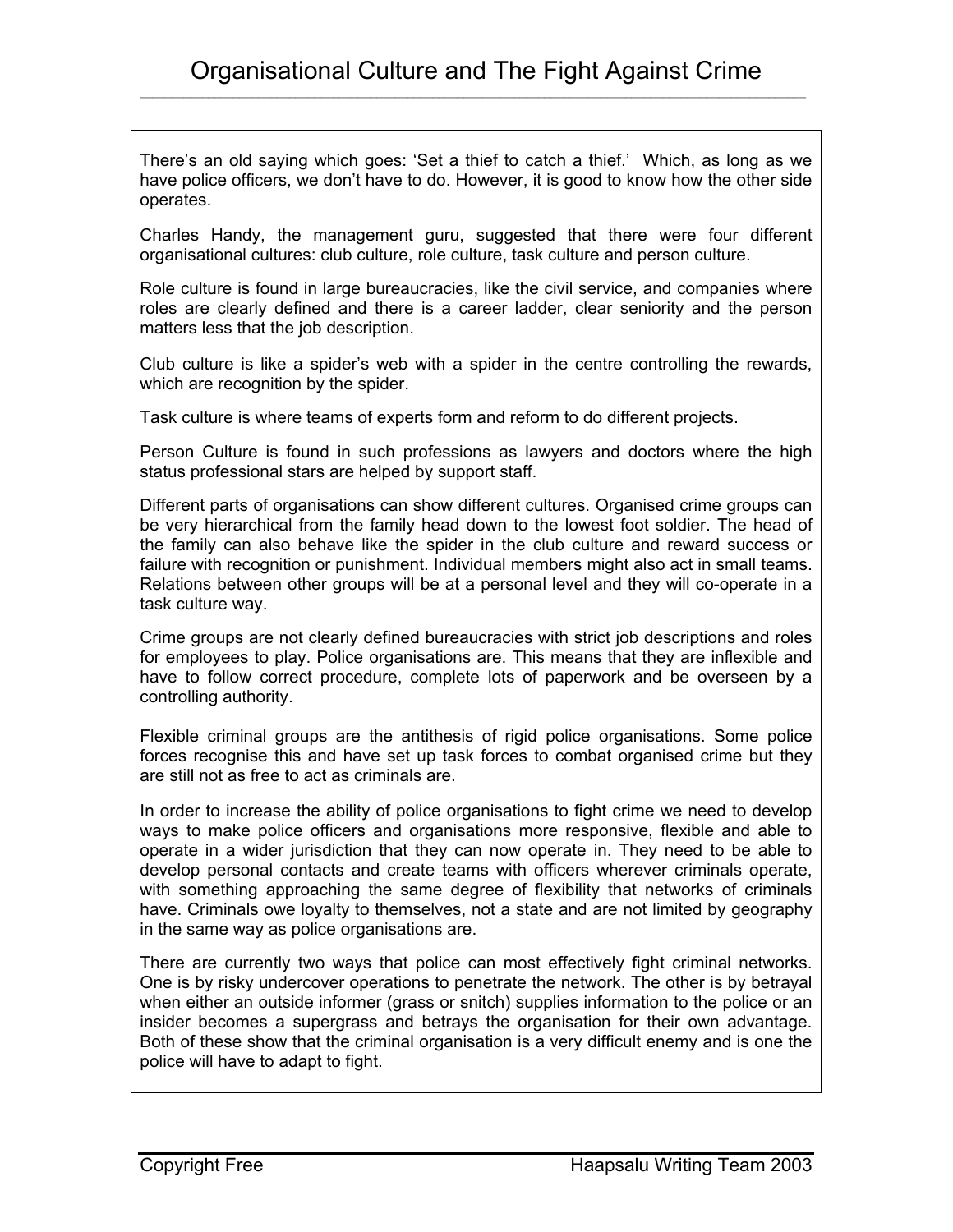**A:** What is 'culture' for you? Use the space provided to give your ideas:

**B:** Where do you come from? Discuss with a partner.

Try to cover these points:

**Nature** – personal characteristics **Nurture** – early life: family atmosphere, friends, school **Nationality** – including regional features **Organisation** – culture of the police force **Social life** – social groups, sport and entertainment

**C:** Working in pairs or small groups, discuss how you would complete the following sentence:

'*In order to increase the ability of police organisations to fight crime, we need to…*'

- **D:** What does the title 'Organisational Culture and the Fight Against Crime' make you think of? What will the text be about?
- **E:** Read the article and compare it with your predictions.

## **Homework:**

Write a short report for your commandant giving recommendations for changes necessary to effectively fight criminal networks.